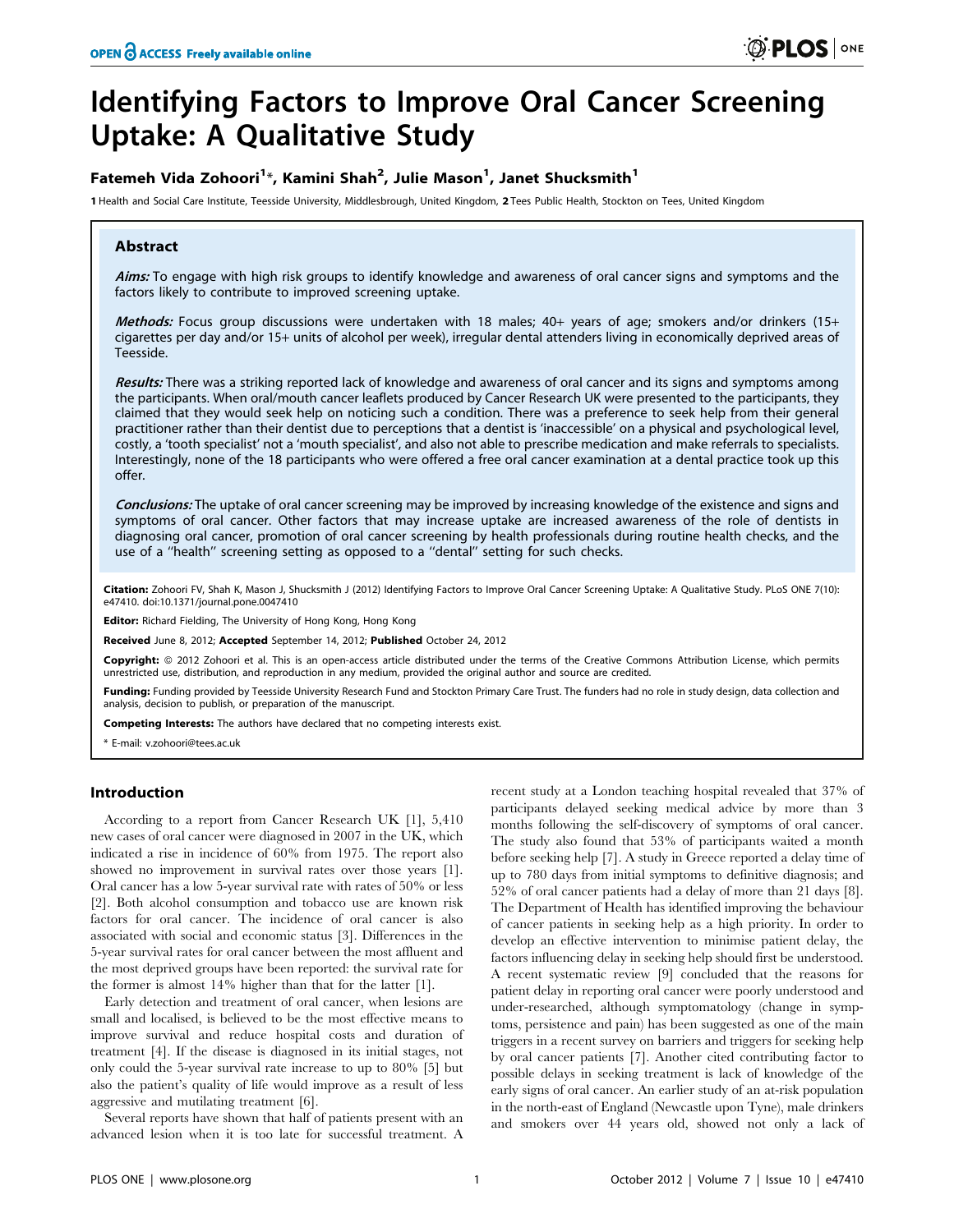knowledge of the risks of oral cancer but also that they profess ignorance of the signs of oral cancer [10].

Although it is important to improve the awareness of all sectors of society, it is more crucial to target those where the incidence of disease is high. In order to develop effective approaches to meet this goal, the attitudes and beliefs of individuals at high risk should be understood first and then this knowledge used to design an effective intervention that will facilitate early diagnosis. Therefore, the aims of this study were to i) engage with high risk groups to identify knowledge and awareness of oral cancer signs and symptoms and ii) identify the factors which might contribute to improved screening uptake.

# Methods

#### Ethics Statement

This study was conducted according to the guidelines laid down in the Declaration of Helsinki and all procedures involving human subjects/patients were approved by the School of Health and Social Care research ethics and governance committee, Teesside University (Ethics number: 058/10). Written informed consent was obtained from all participants.

A qualitative focus group methodology, as a well-established approach in medical and dental research, was employed for this study to identify, explore and explain complex attitudes and perceptions [10].

The study participants were recruited on the street in Middlesbrough by a team of trained and experienced market research interviewers, in accordance with the code of conduct of the Market Research Society [11,12] using a pre-designed recruitment questionnaire, which included questions relevant to age, socio-economic status, frequency of smoking, drinking and visiting a dentist (Table 1). The inclusion criteria were: males over 40 years of age, irregular attenders for dental check-up, resident in economically deprived areas of Teesside, alcohol consumption exceeding 15 units a week and/or smoking over 15 cigarettes per day.

Eligible volunteers were informed of the general subject, and were then given an appointment card and information leaflet if they were interested in taking part in the study. They were then divided randomly into two groups. Discussion areas/topics (Table 2) were developed in advance as a guideline for use at the focus groups and directed by a highly experienced group mentor, allowing respondents to discuss issues free from observer bias or interference and encouraging interaction between group members. The focus groups lasted for almost 90 minutes. With the permission of the participants, the discussions were tape recorded and were then transcribed. At the end of focus group sessions, each

participant was given a free mouth check-up voucher to use within 6 months of issue at the Teesside University dental practice.

#### Results

The characteristics of the group are presented in Table 3. There was a mix of workers and non-workers within the focus groups. Some participants regarded their general health as average, while some viewed their health more negatively.

(S18- 45y, employed, irregular dental attenders) ''Average…because I  $don't$  exercise or anything like that so  $I'm$  not fully fit." (S03- 52y, unemployed, irregular dental attenders) ''Knackered…all the abuse  $I$  have gave my body over the years."

Most participants perceived drinking as a social activity, and saw no harm in this. For some, drinking was deeply rooted in their life, with them evincing the argument that one would have 'no life' if their lifestyle was restricted to the extent that government health advice seems to suggest. They rejected a culture of being told 'what not to do'.

(S13- 50y, employed, irregular dental attenders) ''I don't worry about it. I'm not going to change me life around to avoid it.'' (S11- 48y, employed, regular dental attenders) ''You have to go out and socialise sometimes or you will get stuck indoors."

The awareness of oral cancer was extremely low among the study participants:

(S19- 41y, employed, regular dental attenders) ''I've never known anyone with mouth cancer!''

(S12- 49y, employed, regular dental attenders) ''Does anyone know about it in this room?''

Only one respondent had some direct knowledge or experience of oral/mouth cancer (via a friend):

(S19- 41y, employed, regular dental attenders) ''Well funny enough, I was talking to a friend last week and he said 'have you heard about a friend we know', I said 'no'. He said 'he went to the dentist and he has got oral cancer'. He found out by going to the dentist for a check-up. Now I was like 'what's that then?'. I didn't know what it was. He went in for a general check-up and came out with that!"

Table 1. Recruitment questionnaire: inclusion and exclusion criteria.

| l Question                                                                             | <b>Inclusion</b>                                                                | <b>Exclusion</b>                                                                      |
|----------------------------------------------------------------------------------------|---------------------------------------------------------------------------------|---------------------------------------------------------------------------------------|
| Approaching participants: Gender                                                       | Male                                                                            | Female                                                                                |
| Q1. Attendance at a focus group discussion. If yes, when                               | No/Over 6 months ago                                                            | Yes/In the past 6 months                                                              |
| Q2. Age (year)/date of birth                                                           | $40+$                                                                           | $<$ 40                                                                                |
| Q3. Area of residency/post code (to be checked with the<br>list of eligible postcodes) | Residing in economically deprived<br>areas of Teesside                          | Residing in non-deprived areas                                                        |
| Q4 and Q5. Smoking and drinking: how often and<br>how many                             | Smoking 15+ cigarettes per day and/or drinking<br>15+ units of alcohol per week | Smoking of <15 cigarettes per day and/or<br>drinking $<$ 15 units of alcohol per week |
| Q6. Visiting a dentist: frequency and reason                                           | Visiting irregularly/Not a cancer related problem                               | Visiting a dentist: concerning mouth cancer                                           |

doi:10.1371/journal.pone.0047410.t001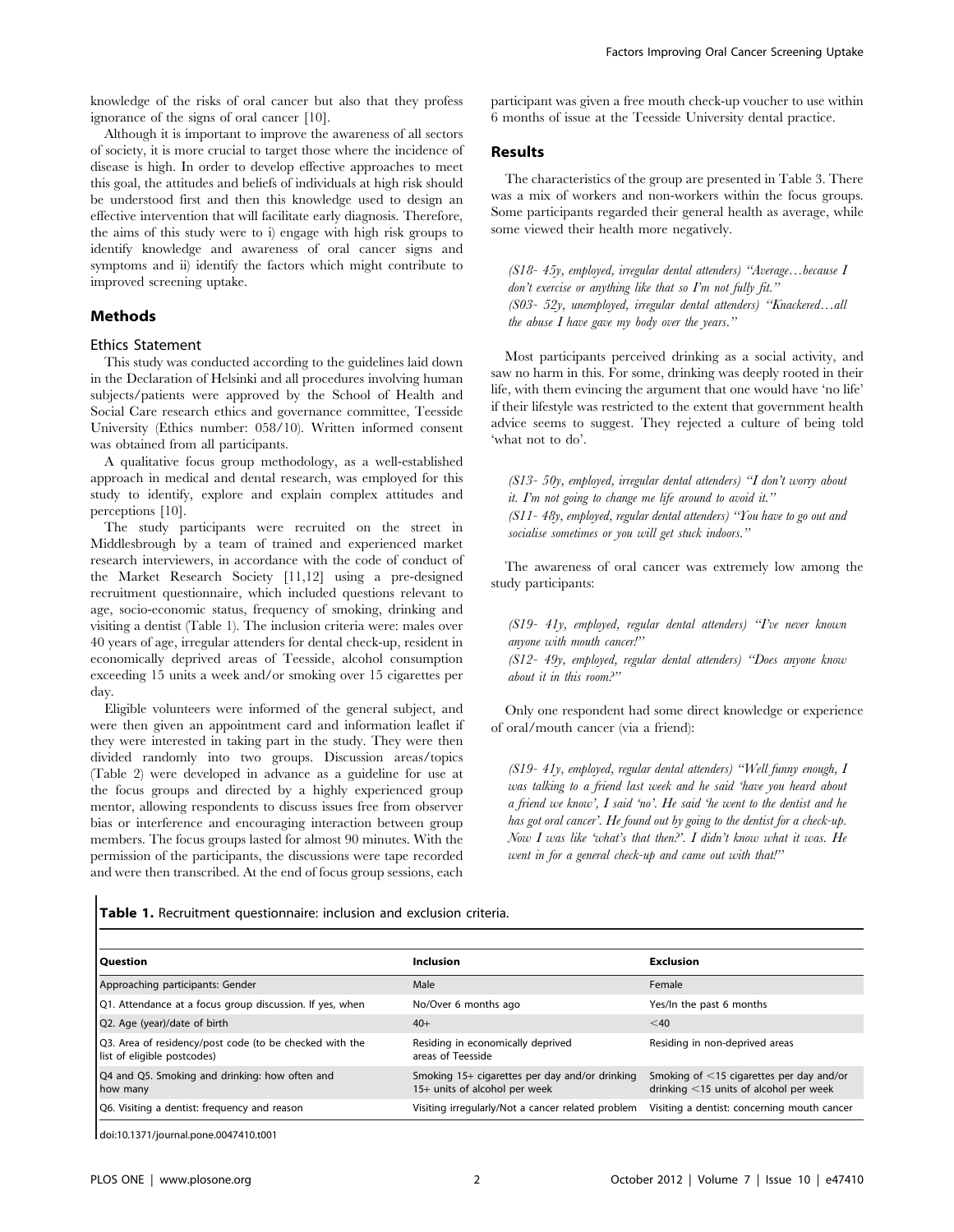Table 2. Brief summary of focus group discussion quide.

#### Introductions

Objective: To welcome participants, outline the purpose of the focus group discussion and how data would be used, and ask participants to introduce themselves. Lifestyle/Health

Objective: To prepare the participants gently and set the tone before moving to the main topic of the discussion

Oral Cancer – Spontaneous Association & Knowledge

Objective: To find out the extent of spontaneous knowledge of participants about oral cancer and its signs/symptoms.

Oral Cancer – Prompted Association & Knowledge

Objective: To present printed materials (most common available leaflets/posters on oral cancer) to assess participants response to the content, words and imagery. Seeking Help

Objective: To determine existing relationship/views of the participants with/on health care professionals.

Encouraging Factors for Screening: Belief about screening, Motivation to attend for screening and Fear of screening

Objective: To find out all barriers to gain access to services.

doi:10.1371/journal.pone.0047410.t002

There was some evidence of a passive or fatalistic attitude about developing cancer among the participants, and they believed that genetics and the environment play important roles in a person's chance of developing oral cancer; only a few acknowledged that lifestyle could contribute in part:

(S17- 47y, employed, regular dental attenders) ''Anything can kick cancer off...the environment...air pollution...exhausts...heavy industry.''

(S16- 61y, unemployed, irregular dental attenders) ''It's in your genes.''

(S15- 57y, unemployed, irregular dental attenders) ''Most people are at risk, 99.9%.''

(S18- 45y, employed, irregular dental attenders) ''I don't worry about it. I'll go when my number's up.''

When they were asked to comment on things linked with oral/ mouth cancer, their 'guesses' were: smoking, drinking, saliva, taking drugs, bad breath, rotten teeth and ulcers.

(S08- 55y, unemployed, irregular dental attenders) ''When you hear people talk about cancer they mention a lump or a growth, so you just assume if there is a lump or a growth (it's cancer).''

(S15- 57y, unemployed, irregular dental attenders) ''Teeth will fall out."

**Table 3.** Characteristics of participants ( $n = 18$ ) in Focus Groups.

| Gender                          | Male                      | 18              |
|---------------------------------|---------------------------|-----------------|
|                                 | Female                    | $\Omega$        |
| Age                             | Mean                      | 48 year         |
|                                 | Range                     | 40-61 year      |
| Employment:                     | Unemployed                | 10 participants |
|                                 | Employed (manual)         | 8 participants  |
| Last visit to a dental surgery: | Within the last two years | 6 participants  |
|                                 | Over two years ago        | 12 participants |

doi:10.1371/journal.pone.0047410.t003

(S02- 40y, unemployed, irregular dental attenders) ''You'll probably spit up blood."

(S15- 57y, unemployed, irregular dental attenders) ''Bad breath, obviously.''

For the majority of the participants in the discussion groups, oral cancer was such a 'new concept', prior to talking about it as a group, that they would not have associated any of the above conditions with it.

(S04- 43y, unemployed, irregular dental attenders) ''I would never suggest if I had any of them I would think I had mouth cancer. Never in this world, you know what  $I$  mean?  $\ldots$   $I$  would never think 'oh  $I$  have mouth cancer'."

 $(SI4-45v,$  employed, irregular dental attenders) "That's the worse case scenario. We are not going to over react, that's how men are, we just say it's a little niggling pain.''

The study participants had low to non-existent awareness of signs and symptom of oral cancer:

(S04- 43y, unemployed, irregular dental attenders) ''No, I wouldn't (know what symptoms to look out for).''

(S09- 40y, unemployed, irregular dental attenders) ''No, wouldn't have a clue.''

(S14- 45y, employed, irregular dental attenders) ''People are ignorant about it.''

(S20- 49y, employed, irregular dental attenders) ''They don't know because they haven't got the information.''

The groups were shown the available leaflets on oral cancer which illustrate the signs and symptoms of oral cancer. None of the participants had seen the leaflets before. Although the graphic pictures in the leaflets grabbed the attention of the participants, some regarded them as unnecessarily shocking:

(S08- 55y, unemployed, irregular dental attenders) ''It's just disgusting...Not very nice pictures to look at."

(S06- 41y, unemployed, irregular dental attenders) ''I have never met anyone like that!''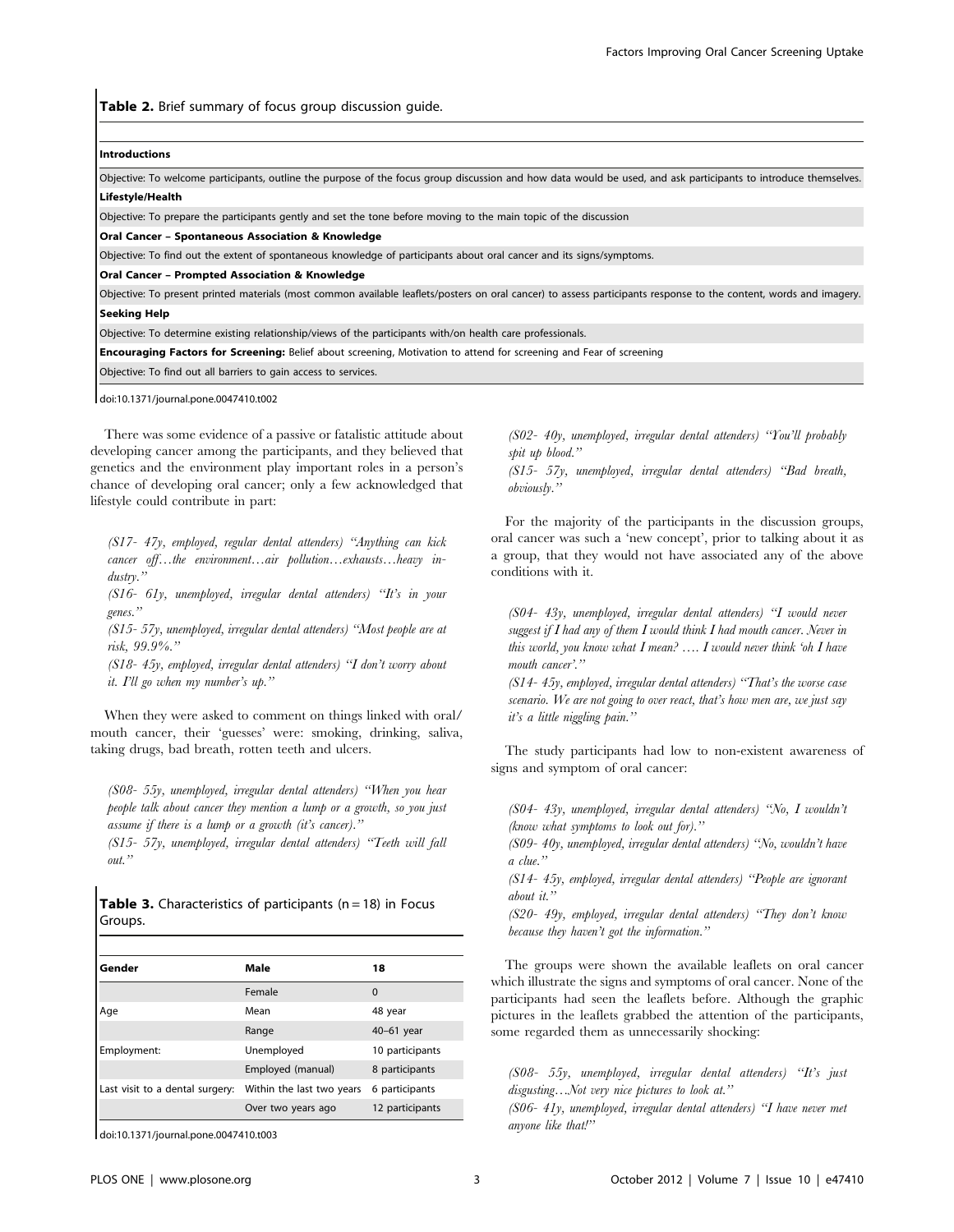(S04- 43y, unemployed, irregular dental attenders) ''With a lip like that surely you have to go to the doctors and say 'what's the matter with my lip?'.''

(S13- 50y, employed, regular dental attenders) ''Photographs definitely get through to you more.''

Participants felt they were not qualified to check their own mouths for the early signs and symptoms of oral cancer. Indeed, they stated they would seek help from their general practitioner (GP) due to 'ease of access' as they were registered with the GP and, crucially, because they did not believe that a dentist had the right skills to check for signs of oral cancer. This was because they perceived a dentist as a 'tooth specialist', rather than a 'mouth specialist'. They also believed (incorrectly) that a dentist lacked the power of a doctor to make referrals and write prescriptions:

(S14- 56y, employed, irregular dental attenders) ''I'm petrified of the dentist's.''

(S09-  $40y$ , unemployed, irregular dental attenders) "It's a business, dentists, it's a scam! I can't see why you have to pay when you're  $NHS$ ."

(S16- 61y, unemployed, irregular dental attenders) ''You pay for a check-up at the dentist. You wouldn't pay for a check-up at the doctor's."

(S15- 57y, unemployed, irregular dental attenders) ''If I was having tooth problems I'd go to see the dentist"; "According to these pictures it's nothing to do with your teeth, it's more your gums, and you wouldn't think because of your mouth or jaw go to the dentists.''

(S08- 55y, unemployed, irregular dental attenders) ''Would a dentist be qualified? Because  $I$  just thought they dealt with teeth. Are they qualified?''

(S10- 44y, unemployed, regular dental attenders) ''When you think cancer, you wouldn't think of going to the dentist!"

(S12- 49y, employed, regular dental attenders) ''I have regular visits to the dentist, go once every six months, and I've never had a problem in a long time. In regards to a doctor,  $I$  would rather see my doctor if  $I$ thought psychologically I had a problem that needed attention.''

(S20- 49y, employed, irregular dental attenders) ''Because the doctor has the wider range of general knowledge, the dentist to me is more like a business and you don't really know if he has the diagnosis skills to really assess what's there. Theoretically he should be able to say 'oh yes, that's mouth cancer', but it might be something totally different, whereas at least the doctor can give you a referral to a specialist if there is something seriously wrong."

(S 16- 61y, unemployed, irregular dental attenders) ''It would probably be better at a doctor's than a dentist"; "They  $(GP's)$  would be more experienced.''

The participants were unaware of any oral cancer screening programme:

(S06- 41y, unemployed, irregular dental attenders) ''Nobody knows about it!''

(S01- 42y, unemployed, irregular dental attenders) ''I know about breast cancer screening but not about the mouth.''

The participants with a job would have welcomed being screened for oral cancer at work, whereas the non-workers would have preferred to be screened by their GP when they visit for other matters.

(S15- 57y, unemployed, irregular dental attenders) ''If you were to call at the doctors and they looked at the computer and realised you haven't had your oral cancer check, they could take a swab."

(S03- 52y, unemployed, irregular dental attenders) ''Even the nurse or receptionist could say 'by the way, you haven't had this check in a while.''

It was perceived that the screening should be cost free, quick, pain free and primarily visual which could be conducted by a trained medic:

(S17- 47y, employed, regular dental attenders) ''If it's just a visual and a (possible) referral do you really need a doctor or a dentist to check that? Could you not get any trained medic to do that? If it's just visual they can say 'oh yeah, you need to be referred then pass you on to someone a bit more knowledgeable.''

(S04- 43y, unemployed, irregular dental attenders) ''If it's free and its quick people will do it.''

It was stressed by the participants that a non-judgemental, 'across-the-board' attitude should be promoted, and that the message should be positive about maintaining a healthy mouth, rather than negative about cancer detection:

(S03- 52y, unemployed, irregular dental attenders) ''Don't criticise my lifestyle. Just say 'do it' if you want to get tested." (S15- 57y, unemployed, irregular dental attenders) ''You don't want to be patronised for being a drinker or smoker, and for them to say 'because this is your lifestyle you are more at risk than anybody else'."

Most participants argued that the most appropriate way to inform them about oral cancer and screening was through 'personal interaction' with their GP; and some admitted they rarely read literature in the waiting room of their GP surgery:

(S06- 41y, unemployed, irregular dental attenders) ''I have a rare visit to the doctor but  $I$  don't really look at the leaflets."  $(S19-41y,$  employed, regular dental attenders) "Next time you go to the doctor it should be kept on the records that you need a check."

Most participants claimed that they would attend screening if it was quick and easily available, but many objected to being screened in a dental surgery:

(S18- 45y, employed, irregular dental attenders) ''I wouldn't do it (at the dentist).''

(S06- 41y, unemployed, irregular dental attenders) ''If you go to a dentist you have to find a dentist you trust and, if he wants to accept you, firstly you want to find out why he has accepted you - not for the money, not because it's free, who's going to pay for it? But if you go to North Tees (local hospital) you have the doctors, nurses and qualified staff to look inside your mouth. I definitely think it's better to walk into North Tees, to that wing of the hospital.''

 $(S20-49y,$  employed, irregular dental attenders) "At the doctor's wouldn't bother me.''

No participants subsequently used the provided free mouth check-up voucher to attend the check-up at the Teesside University dental practice.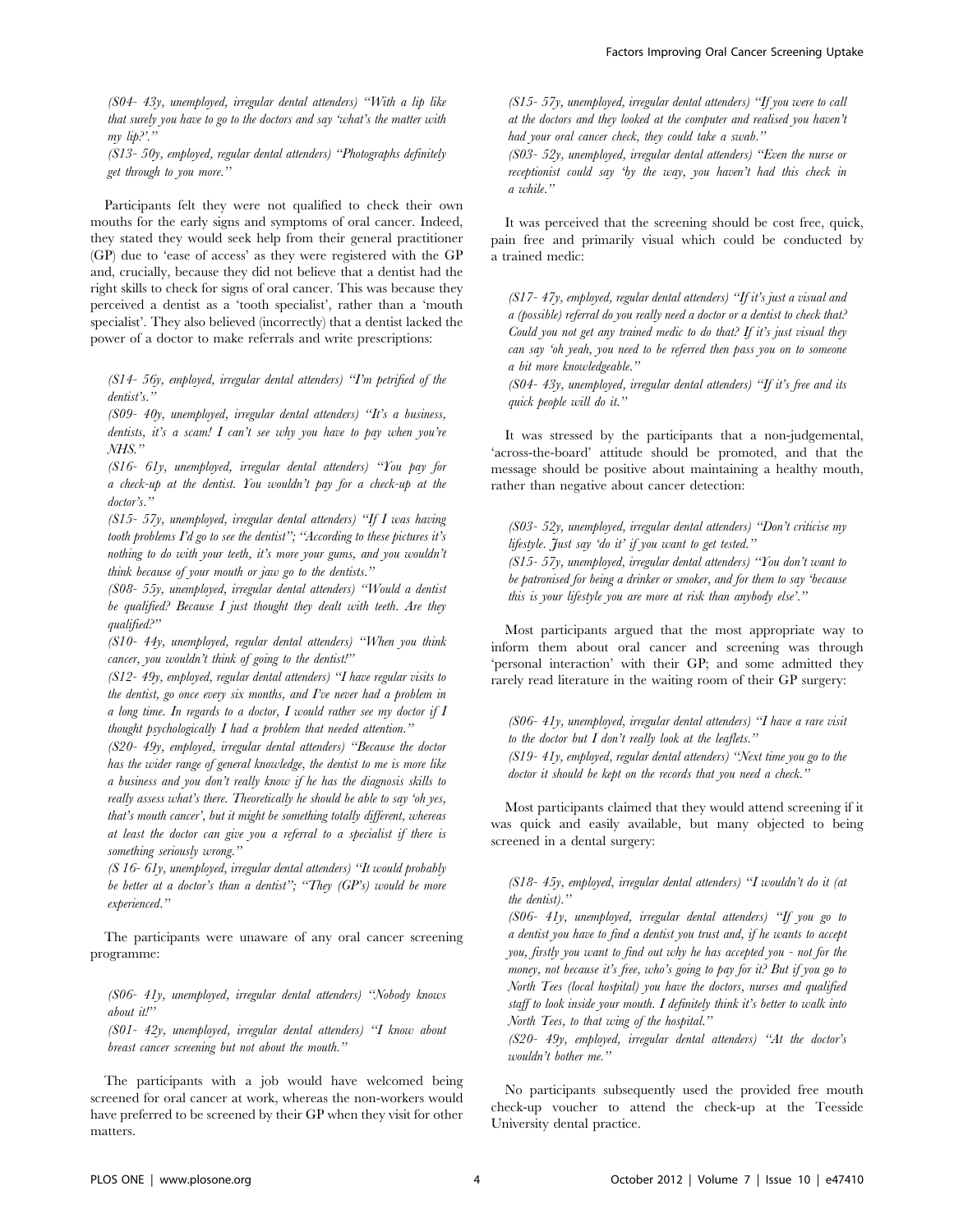# **Discussion**

This paper provides the first report on oral cancer awareness of 'at risk' males in Teesside. Although the present study was based on a relatively small sample size, the qualitative approach using focus group discussion to engage with the target population provided a thorough insight into the knowledge and awareness of oral cancer signs and symptoms among this group and enabled identification of the factors which might contribute to improved screening uptake. Based on the findings of this study, awareness of oral cancer among 'at risk' males in Teesside was low, in contrast with a relatively recent study in the UK [13] reporting a sound public awareness of oral cancer. The present study found a striking lack of knowledge about signs and symptoms of oral cancer among the study participants, despite the high incidence of oral cancer and its mortality rate in Teesside. The low awareness of early signs of oral cancer in high risk people has been also reported by others [13].

Lack of awareness of the disease has been suggested as a primary contributing factor in failure to seek help [9]. The present study showed that, as awareness of the existence of oral cancer was so low, respondents would not think to check their mouth for any signs or symptoms of it, nor indeed would they know what to look for. Thus a developing condition within the mouth would have to be very invasive or painful to be noticed. The benefits of oral cancer screening or regular mouth check-ups in reducing mortality and morbidity could be a powerful motivating factor in increasing screening uptake. The majority of participants in this study claimed that they would seek help, either immediately or within a few weeks, if they became aware of the signs. However, it was their GP rather than their dentist from whom they would seek help. They were not aware that dentists could undertake an oral cancer screening at routine check-up, and therefore they did not appreciate the role of dentists in screening for oral cancer. This was the case even for the few who regularly attended dental appointments. This was mainly due to the perception that: i) a dentist is 'inaccessible' on a physical ('not registered') and psychological ('not welcome'; 'fear') level, ii) a check-up at the dentist will 'cost', unlike a doctor's check-up, which is 'free', iii) a dentist is a 'tooth specialist', not a 'mouth specialist', and thus does not have the expertise to check for signs and symptoms of oral cancer, unlike a GP who has widespread expertise in examining for signs of cancer in all areas of the body, and iv) a dentist lacks the power of the doctor to prescribe medication and make referrals to specialists. The distributed free mouth check-up voucher, in this study, did not encourage the participants to attend the screening at the dental practice. The mind-set of participants towards mistrusting dentists, although not unanimous in the sample, would be a major challenge to convince them to be screened for oral cancer in a dental surgery.

An Oral Cancer Case-finding Intervention Project (OCCIP) was recently piloted elsewhere in the North East region (Gateshead and Newcastle) to promote early detection of oral cancer. The OCCIP was developed using the information obtained during a series of focus group studies with the target population to identify levels of oral cancer awareness and possible barriers to engagement with health care services. In this intervention, 205 vouchers were given out to 'risk assessed' recipients for free mouth checks at participating dental practices, of which 50 were subsequently redeemed when participants made appointments [14]. The low uptake rate of 24% in this intervention, despite the opportunity for a free dental check-up, further supports the findings of this study that the dental practice setting may not be the most suitable setting for an oral cancer screening programme.

The West of Scotland Cancer Awareness Project (WoSCAP) was also aimed at increasing public awareness and knowledge of mouth cancer and aimed to encourage early detection of symptoms among an at-risk population utilising a mass media approach [15]. Although the campaign was successful in utilising TV and publicity to increase awareness of the disease, and its symptoms, the impact was a short-term rather than a long-term increase in people accessing oral health checks. It was also found that patients attending rapid access clinics had often initially consulted their GP, as opposed to their dentist.

The participants in the present study believed a face-to-face conversation about oral cancer with a medical professional would have far greater impact than a media campaign. A powerful motivating factor for increasing oral screening uptake, therefore, could be employing a screening model and health professionals whom patients are already familiar with. Attendance at general medical practice for lifestyle advice and health-related screening such as cardiovascular screening is well accepted by patients. This ''health intervention'' opportunity could be used to promote a discussion about common risk factors i.e. smoking and drinking in relation to oral cancer. The offer of screening could be sent to at-risk individuals utilising the existing routes such as a letter from their GP. Therefore, medical appointments could be an efficient means of generating awareness of oral cancer and also offer the opportunity to be screened. The choice of screening location would appear to be a key factor in improving screening uptake. Screening locations that could be considered include GP surgeries, health centres, NHS workplace health assessments, and NHS branded mobile screening services. This would align the ''offer'' of oral cancer screening with other well accepted health screening services and address the concerns of participants about screening being a ''business'' opportunity for the dentist, as opposed to a health benefit for patients.

The participants in this research displayed a reticence to be told what or what not to do, and they revealed a propensity to feel 'victimised' and 'singled out' by health campaigns for being smokers/drinkers. Therefore an important element of encouraging them to take part in oral cancer screening could be to adopt a nonjudgemental and open policy, whereby all men over 40 years of age, no matter what their lifestyle habits, are invited to attend.

Additionally, there may be value in emphasising the potential for heavy smoker/drinkers to have more agency themselves, rather than seeing them as entirely dependent on professionals for safeguarding their health. A recent review [16] showed that up to three-quarters of ex-smokers managed to quit unaided and suggested that health authorities should emphasise the positive message that the most successful methods used by ex-smokers were "cold turkey" and "reducing-then-quitting". An approach which delivered motivational messages (perhaps through informative leaflets giving successful stories and outcome statistics) designed to encourage them to discontinue the main risk factors (drinking and smoking), which promoted/stimulated screening, and which gave easy access for direct conversation with a medical professional could be used to improve both quit rates and screening for oral cancers.

In conclusion, the uptake of oral cancer screening may be improved by increasing knowledge of the existence and signs and symptoms of oral cancer. Other factors that may increase uptake are: increased awareness of the role of dentists in diagnosing oral cancer, promotion of oral cancer screening by health professionals during routine health checks, and the choice of a ''health'' screening setting as opposed to a ''dental'' setting.